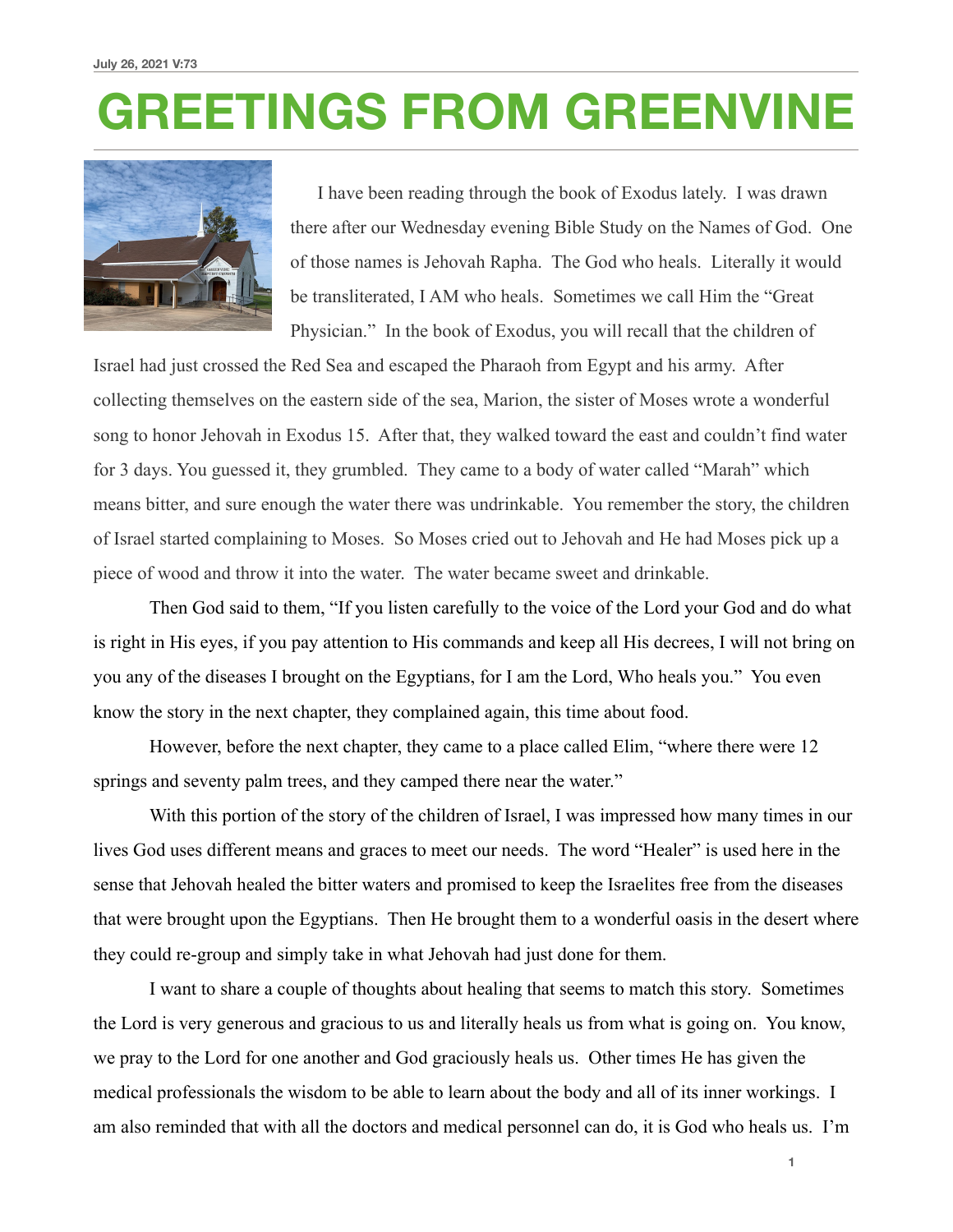#### **July 26, 2021 V:73**

afraid that most medical professionals say, "the body now must heal itself." But we know, don't we, It is the working of Jehovah Rapha.

 As I think of the several procedures that I have had lately, I realize that the doctors that I have seen are so smart and know about the human bodies so well. However, I am also well aware that if we heal, it is because God has intervened on our behalf.

 James says in Chapter 5, "Is any one of you in trouble? He should pray. Is anyone happy? Let him sing songs of praise. Is any one of you sick? He should call the elders of the church to pray over him and anoint him with oil in the name of the Lord. And the prayer offered in faith will make the sick person well; the Lord will raise him up. If he has sinned, he will be forgiven. Therefore confess your sins to each other and pray for each other so that you may be healed. The prayer of a righteous man is powerful and effective."

I realize that here, there seems to be sin involved and the sickness is a result of that sin.

However, there are some great theological truths here that are applicable to us in Greenvine.

 This is the precise reason that we often call the ones who are sick or need surgery or have disease to come to the front of the sanctuary and we pray over them. It is so very important to confess to the Lord and to the person who needs healing that is, in fact, the Lord who heals.

Michael Card wrote a song that is called "The Gentle Healer." That song goes like this:

 The Gentle Healer came into our town today He touched blind eyes and the darkness left to stay More than the blindness, He took their sins away The Gentle Healer came into our town today The Gentle Healer came into our town today He spoke one word that was all He had to say The One who had died just rose up straight away The Gentle Healer came into our town today Oh, He seems like just in ordinary man With dirty feet and rough but gentle hands The words He says are hard to understand And, Yet, He seems like just and ordinary man The Gentle Healer, He left our town today I just looked around and found He'd gone away Some folks from town had followed Him, They say That the Gentle Healer is the Truth the Life the Way

 What a wonderful truth that the God of the Bible is Jehovah Rapha, not only to the children of Israel, but to us as well.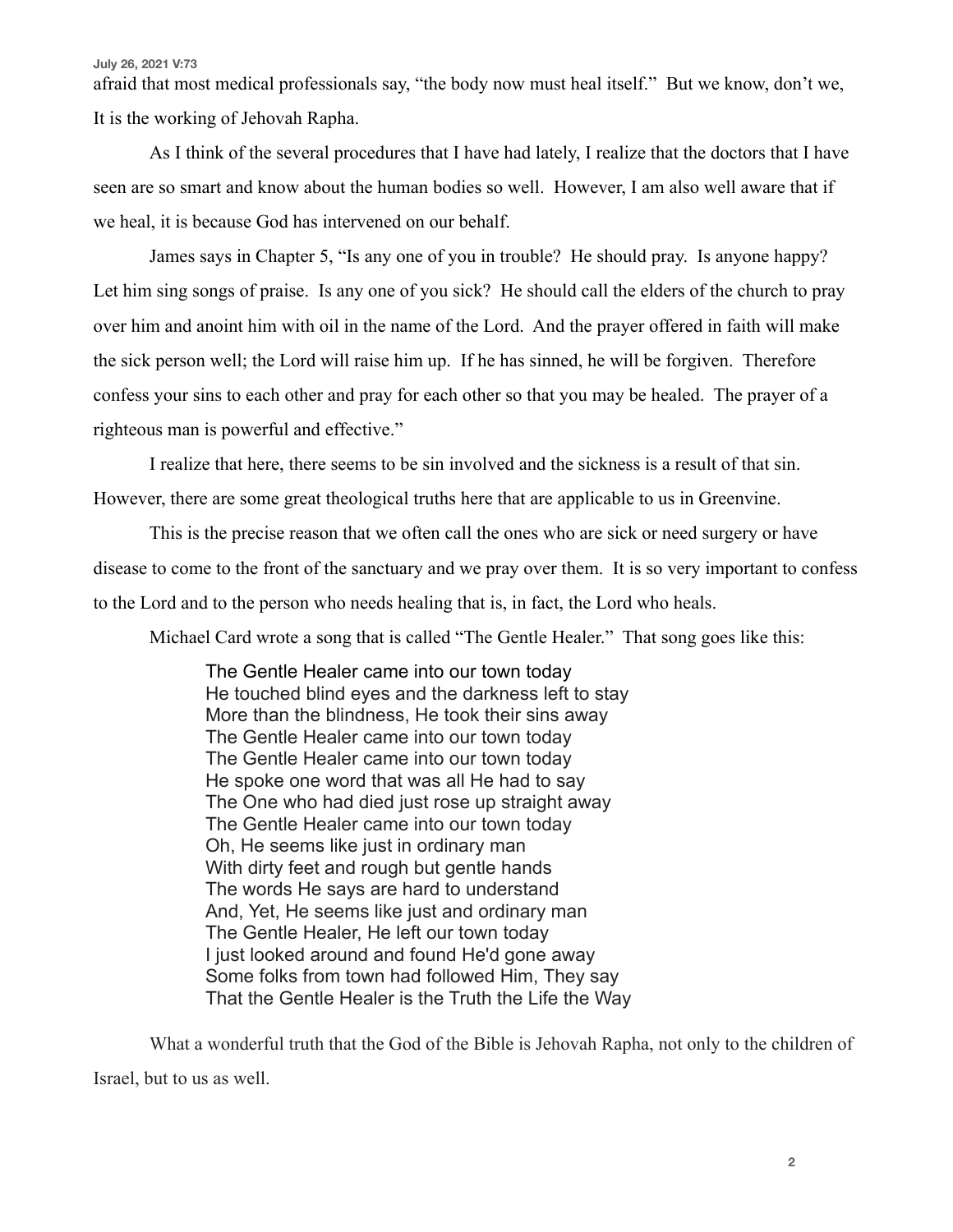#### **July 26, 2021 V:73**

 The great truth of praying for everything. Paul writes in 1 Thessalonians 5:16, "Be joyful always; pray continually; give thanks in all circumstances, for this is the will of God for you in Christ Jesus." That is precisely why he writes in another place, "Pray without ceasing." By the way, when those are written in the Bible, they are not a good suggestion. They are in command form. It is imperative that we would pray all the time.

 It is only through our realization that God is sovereign in all that He does, and is completely in control of all things, we can call upon Him for any and everything. He is the great Physician. We can call on Him to heal us any way He chooses, whether by a miraculous event, or by medical intervention and healing us that way.

God is good. He desires what is good for you and me.

 As I think of my upcoming procedure on my right kidney, I pray that God would miraculously take those stones away; however, I also realize that He may allow my doctor to perform the surgery and then heal my body afterward. Either way, I know that He is in control and that I don't need to worry; just trust Him.

 We can pray the same thing for Byron in his upcoming surgery in August as well. His procedure is 2 days prior to mine. Let's agree together and pray that God will be honored and praised no matter how He heals Byron as well.

There are several folks on our prayer list for illness. Pray, Pray, Pray.

 Blessings upon you and your families. God is good all the time; all the time, God is good. Jack & Karen

### **Announcements**

- Wednesday Night Bible Study -Wednesday nights @ 6pm
- Men's Prayer Breakfast Wednesday July 28, @ 7am
- Burton Bridge meal Friday August 6 Church serves and provides desserts
- Women's Ministry 2nd Tuesday of each month @6pm Next meeting August 10 @ 6pm
- Women's Ministry White Cross Workday Saturday August 21 @ 9am